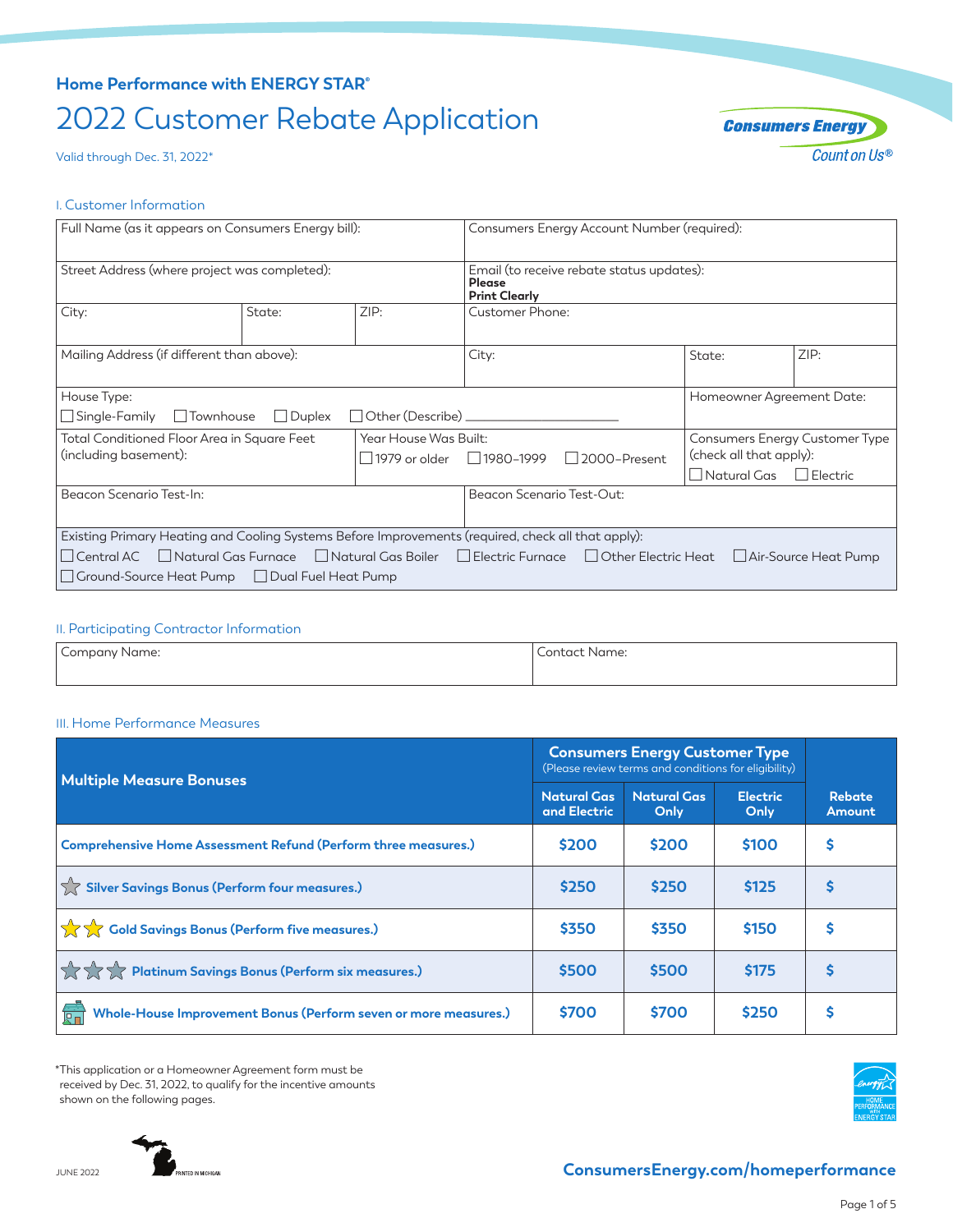|                                                                                                                                                                                                                                                                                                                                              | <b>Consumers Energy Customer Type</b><br>(Please review terms and conditions for eligibility) |                                                         |                                                         |                         |
|----------------------------------------------------------------------------------------------------------------------------------------------------------------------------------------------------------------------------------------------------------------------------------------------------------------------------------------------|-----------------------------------------------------------------------------------------------|---------------------------------------------------------|---------------------------------------------------------|-------------------------|
| <b>Equipment Measures</b> (Minimum Efficiency for Measures)                                                                                                                                                                                                                                                                                  | <b>Natural Gas</b><br>and Electric                                                            | <b>Natural Gas</b><br>Only                              | <b>Electric</b><br>Only                                 | <b>Rebate</b><br>Amount |
| Air Sealing (20% reduction)<br>Test-out (CFM50) _________________<br>Test-in (CFM50) __________________                                                                                                                                                                                                                                      | \$100                                                                                         | \$100                                                   | \$40                                                    | \$                      |
| Air Sealing (30% reduction)                                                                                                                                                                                                                                                                                                                  | \$150                                                                                         | \$150                                                   | \$60                                                    | \$                      |
| Air Sealing (50% reduction)                                                                                                                                                                                                                                                                                                                  | \$200                                                                                         | \$200                                                   | \$80                                                    | \$                      |
| Roof (Attic) Insulation (R-30 or less existing condition, R-value insulated to R-49.<br>Must insulate a minimum of 500 square feet.)<br>Installed R-value _________________ □ Sloped attic/roof deck                                                                                                                                         | \$250                                                                                         | \$250                                                   | \$70                                                    | \$                      |
| Roof (Attic) Insulation (R-30 or less existing condition, insulated to R-30 with foam<br>for attic flats or slopes. Must insulate a minimum of 500 square feet.)<br>Existing R-value _________________<br>Square feet installed ______________<br>Installed R-value __________________ □ Sloped attic/roof deck                              | \$125                                                                                         | \$125                                                   | \$35                                                    | \$                      |
| Above-Grade Wall Insulation (R-O to R-13 existing condition or less, insulated and<br>air sealed to minimum R-13 for 2 x 4 cavity walls or R-21 for 2 x 6 cavity walls. Must<br>insulate a minimum of 500 square feet of wall area.)<br>Existing R-value ________________                                                                    | \$200                                                                                         | \$200                                                   | \$50                                                    | \$                      |
| Kneewall Insulation (R-O existing condition, insulated to R-19 and air sealed. Must<br>insulate a minimum of 50 square feet of wall area.)<br>Existing R-value ________________<br>Square feet installed _________________<br>Installed R-value _________________                                                                            | \$50                                                                                          | \$50                                                    | \$15                                                    | \$                      |
| <b>Basement Wall Insulation</b> (R-O insulated to R-5. Must insulate a minimum of<br>500 square feet of wall area.)<br>Existing R-value ______________                                                                                                                                                                                       | \$100                                                                                         | \$100                                                   | \$70                                                    | \$                      |
| Crawlspace Insulation (R-O to R-13 existing condition, insulated to R-19 and air sealed,<br>or to R-10 with foam. Must insulate a minimum of 200 square feet of wall area.)<br>Existing R-value _______________<br>Installed R-value ___________________________Square feet installed ______________                                         | \$100                                                                                         | \$100                                                   | \$20                                                    | \$                      |
| Floor Insulation (R-O existing condition, insulated to R-10. Must insulate a<br>minimum of 500 square feet.)<br>Existing R-value<br>Installed R-value                                                                                                                                                                                        | \$100                                                                                         | \$100                                                   | \$20                                                    | \$                      |
| Rim Joist Insulation (Air seal and insulate to R-10. Must insulate a minimum of<br>50 linear feet.)<br>Existing R-value ________________                                                                                                                                                                                                     | \$100                                                                                         | \$100                                                   | \$20                                                    | \$                      |
| Window/Patio Door Replacement <sup>+</sup> (U-factor must be 0.27 or less for windows and<br>0.30 or less for doors or may include those rated as ENERGY STAR for Northern<br>Climate Zone.)<br>$U$ -factor <sup>#</sup><br># of windows installed _____________<br>(Round up to nearest whole number.)<br>Total square feet _______________ | \$2 per<br>square foot of<br>window area<br>up to \$500                                       | \$2 per<br>square foot of<br>window area<br>up to \$500 | \$2 per<br>square foot of<br>window area<br>up to \$500 | \$                      |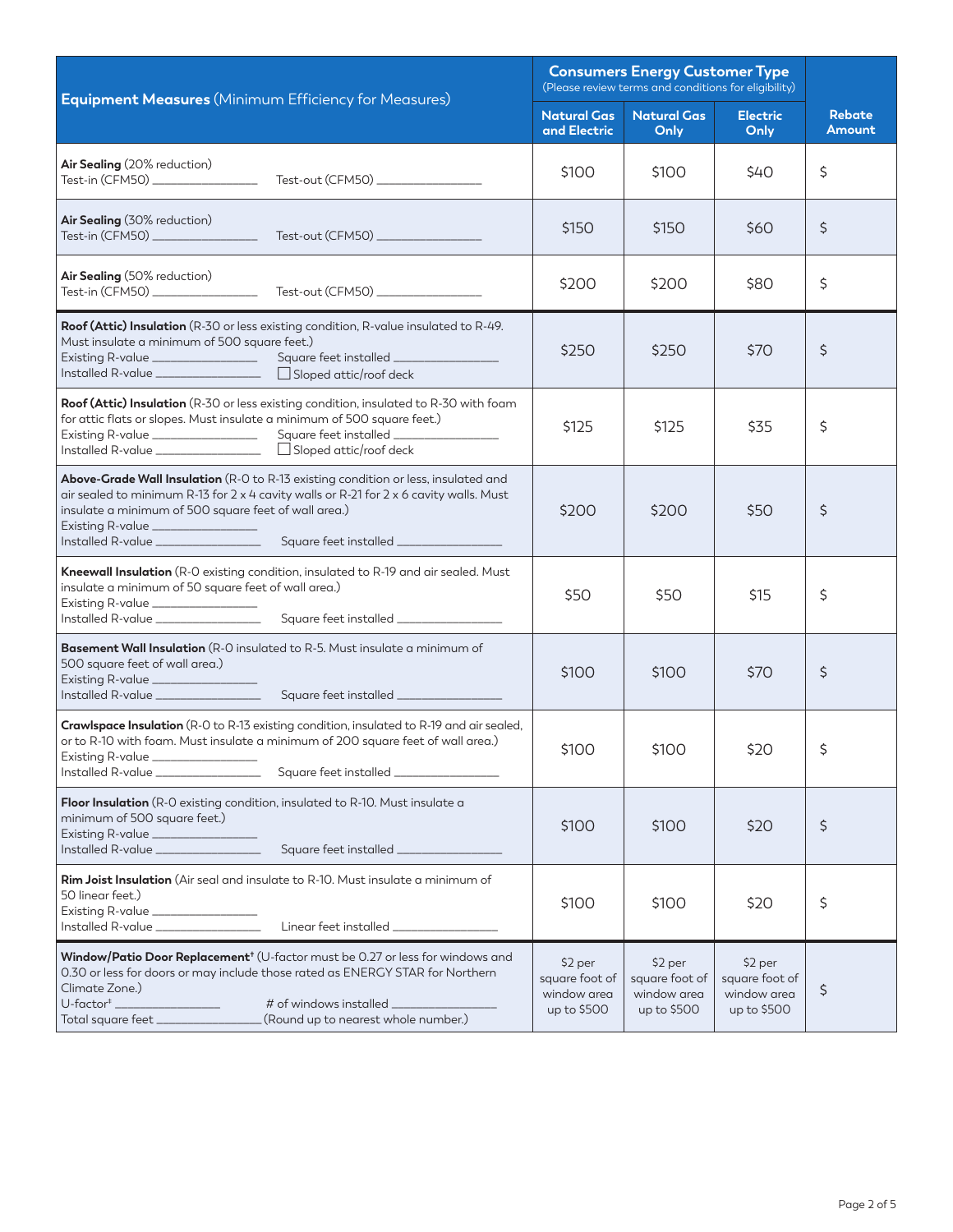| <b>Equipment Measures</b> (Minimum Efficiency for Measures)                                                                                                                                                                                  | <b>Consumers Energy Customer Type</b><br>(Please review terms and conditions for eligibility) |                            |                         |                                |
|----------------------------------------------------------------------------------------------------------------------------------------------------------------------------------------------------------------------------------------------|-----------------------------------------------------------------------------------------------|----------------------------|-------------------------|--------------------------------|
|                                                                                                                                                                                                                                              | <b>Natural Gas</b><br>and Electric                                                            | <b>Natural Gas</b><br>Only | <b>Electric</b><br>Only | <b>Rebate</b><br><b>Amount</b> |
| Natural Gas Furnace 95% to 95.99% AFUE, AHRI Rated (Replacement only.)<br>Serial # ____________________ kBtu/hr capacity ___________________                                                                                                 | \$100                                                                                         | \$100                      | N/A                     | \$                             |
| Natural Gas Furnace 96% to 96.99% AFUE, AHRI Rated                                                                                                                                                                                           |                                                                                               |                            |                         |                                |
| Model # ___________________________ AFUE _<br><u> 1970 - Johann Barnett, fransk konge</u><br>Serial # ___________________ kBtu/hr capacity ___________________                                                                               | \$200                                                                                         | \$200                      | N/A                     | \$                             |
| Natural Gas Furnace 97% AFUE or Higher, AHRI Rated (Replacement only.)<br>Serial # __________________ kBtu/hr capacity _________________                                                                                                     | \$500                                                                                         | \$500                      | N/A                     | \$                             |
| Natural Gas Furnace/Boiler Comprehensive Tune-Up (Must be performed<br>by a participating contractor who offers the Consumers Energy comprehensive<br>tune-up service)<br>Serial # ____________________ kBtu/hr capacity ___________________ | \$65                                                                                          | \$65                       | N/A                     | \$                             |
| Split System Central AC 15.0 to 15.99 SEER, AHRI Rated<br>Condenser model # ___________________ Indoor coil serial # _____________________                                                                                                   | \$75                                                                                          | N/A                        | \$75                    | \$                             |
| Split System Central AC 16.0 to 16.99 SEER, AHRI Rated<br>Condenser model # _________________ Indoor coil serial # _______________________                                                                                                   | \$150                                                                                         | N/A                        | \$150                   | \$                             |
| Split System Central AC 17.0 to 17.99 SEER, AHRI Rated<br>Condenser model # ___________________ Indoor coil serial # ____________________                                                                                                    | \$300                                                                                         | N/A                        | \$300                   | \$                             |
| Split System Central AC 18.0 SEER or Higher, AHRI Rated<br>Condenser model # ___________________ Indoor coil serial # _____________________                                                                                                  | \$500                                                                                         | N/A                        | \$500                   | \$                             |
| Central AC Comprehensive Tune-Up (Must be performed by a participating<br>contractor who offers the Consumers Energy comprehensive tune-up service.)<br>Condenser model # __________________________ Name Plate SEER ___________________     | \$65                                                                                          | N/A                        | \$65                    | \$                             |
| Wi-Fi Enabled Thermostat (Replace existing nonprogrammable thermostat with a<br>Wi-Fi enabled thermostat. See additional information on page 4.)<br>Manufacturer ________________________ Model # ____________________                       | \$100                                                                                         | \$50                       | \$50                    | \$                             |
| <b>Duct Sealing</b> (15% reduction)<br>Test method: □ Duct blaster -OR- □ Pressure pan -OR- □ Aeroseal                                                                                                                                       | \$50                                                                                          | \$50                       | \$15                    | \$                             |
| <b>Duct Sealing (30% reduction)</b><br>Test method: □ Duct blaster -OR- □ Pressure pan -OR- □ Aeroseal                                                                                                                                       | \$100                                                                                         | \$100                      | \$35                    | \$                             |
| <b>Duct Insulation</b> (Must insulate a minimum of 25 linear feet to R-8 or higher.)<br>Existing R-value ________________                                                                                                                    | \$50                                                                                          | \$50                       | \$15                    | \$                             |

## Total Incentive Payment \$<u>0\_\_\_\_\_\_</u>\_\_

"Solid-core doors with glass lites smaller than 75% of total door area, glass block, skylights and storm doors do not qualify.<br>"Attach with this application a copy of the ENERGY STAR or National Fenestration Rating Council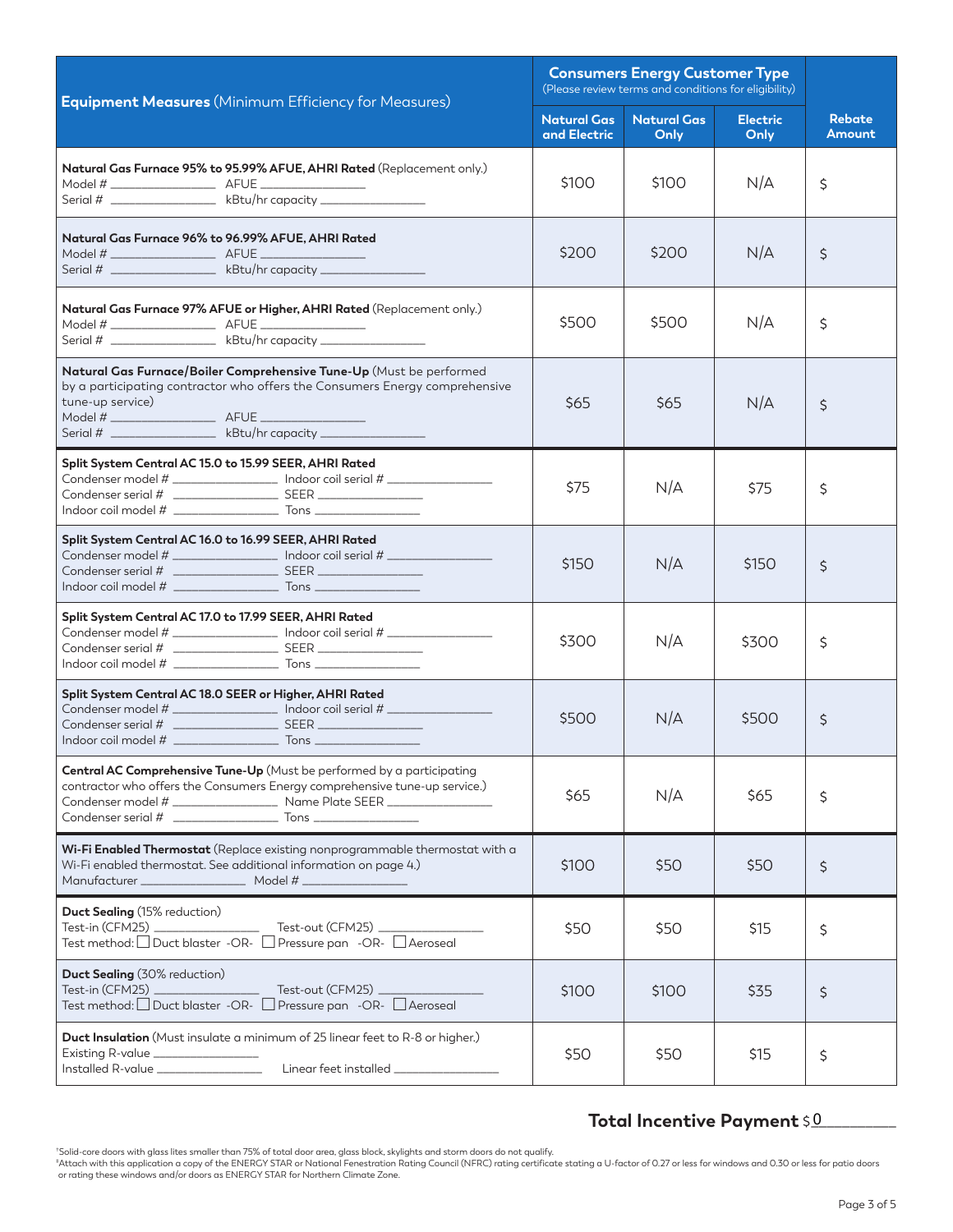#### IV. Maximizing the Efficiency of the Wi-Fi Enabled Thermostat

Complete this section ONLY if a Wi-Fi enabled thermostat was installed. I certify that (check all that apply):

 $\Box$  I have reviewed my newly installed thermostat and the work is to my satisfaction.

I have been provided a copy of *Tips for Using Your New Programmable Thermostat*.

 $\Box$  I have been educated by my contractor on the proper programming and use of my newly installed thermostat, and I feel comfortable that I am able to maximize the efficiency offered by this device.

This chart is to be completed by the contractor during installation:

| <b>Winter Programmable Thermostat Settings</b> |                 |                        | Summer Programmable Thermostat Settings |                 |                        |  |
|------------------------------------------------|-----------------|------------------------|-----------------------------------------|-----------------|------------------------|--|
| Period                                         | Time of Setting | Setting <sup>°</sup> F | Period                                  | Time of Setting | Setting <sup>°</sup> F |  |
| Awake                                          | am              |                        | Awake                                   | am              |                        |  |
| Leave                                          | am              |                        | Leave                                   | am              |                        |  |
| Arrive                                         | am              |                        | Arrive                                  | am              |                        |  |
| Sleep                                          | am              |                        | Sleep                                   | am              |                        |  |

#### V. Terms and Conditions

**APPLICATION:** This application and any required additional documentation, including the homeowner-contractor contract agreement, must be filled out completely, truthfully and accurately. Participants are advised to retain a copy of this application and any accompanying documentation submitted to Consumers Energy under the Home Performance with ENERGY STAR (HPwES) program. Consumers Energy will not be responsible for lost documentation pertaining to this application request. This program covers projects completed and installed on or after April 1, 2022. Details of this program, including incentive levels, are subject to change or cancellation without prior notice. This application, with required documentation, must be received within 30 days of installation completion and within six months of the HPwES home energy assessment. Only one rebate is available for each qualifying heating and cooling unit purchased or serviced. Funds for incentives are limited and available on a first-come, first-served basis. Incentive amounts are valid through Dec. 31, 2022. Please allow six to eight weeks for incentive processing. Please call 877-40-HPWES (47937) or visit [ConsumersEnergy.com/homeperformance](http://ConsumersEnergy.com/homeperformance) for the most up-to-date program details.

**ELIGIBILITY:** This offer is valid for Consumers Energy residential natural gas and/or electric customers applying only through the Consumers Energy HPwES program. Participants must be Consumers Energy electric customers who have either electric heat or central air conditioning, or natural gas customers with central gas furnaces or gas boilers. Participant homeowners must use a Consumers Energy Trade Ally contractor that is an active participating contractor in the Consumers Energy HPwES program. Visit [ConsumersEnergy.com/homeperformance](http://ConsumersEnergy.com/homeperformance) for a list of active contractors. Single-family dwellings, including condominiums and townhouses, must be individually owned and metered for natural gas and/or electricity. This offer is not valid for new additions, garages, enclosed porches, new construction homes, multiple rental units managed or owned by a third party, mobile homes or commercial properties unless otherwise approved by Consumers Energy. For other programs and eligible incentives, please visit [ConsumersEnergy.com/myhome.](http://ConsumersEnergy.com/myhome)

**APPROVAL, VERIFICATION AND INSPECTION:** Prior to any payment of incentives, Consumers Energy reserves the right to verify all installed energy saving measures. Participant's contractor will verify that the installed energy saving measures meet all applicable building codes; zoning laws; local, state and federal requirements; and other relevant requirements. Contractor is responsible for any applicable permits as required by code/law. Participant's home also may be selected for a quality control post-installation inspection by the Program Implementer, ICF. No warranty is implied by this inspection.

**PROOF OF PURCHASE:** An invoice marked as "paid in full" for energy improvements must accompany each HPwES rebate application. The invoice must include an itemized breakdown of work indicating insulation levels, infiltration reduction, duct sealing, heating, cooling and water heating improvements (type, make, model and serial numbers), lighting, water heating measures (type, make, model and serial numbers), home location and the date of contract.

PAYMENT: Please allow six to eight weeks for payment. Payment processing may take longer if information is missing on the application. Please call 877-40-HPWES (47937) if you have questions about your incentive or accompanying documentation.

**TAX LIABILITY:** Consumers Energy will not be responsible for any tax liability that may be imposed on the homeowner as a result of the payment of incentives. Please contact your tax adviser for more information.

**FACSIMILE/SCANNED DOCUMENTS:** Facsimile transmission of any signed original document, and the retransmission of any signed facsimile transmission, will be the same as delivery of the original signed document. Scanned original documents transmitted to the Program Implementer, ICF, as an attachment to electronic mail will be the same as delivery of the original signed document. At the request of Consumers Energy, the participant must provide the original document to confirm documents sent with a facsimile-transmitted signature or a scanned signature.

**NO ENDORSEMENT:** Consumers Energy does not endorse any particular manufacturer, product, system design, claim or contractor in promoting this program.

**INFORMATION RELEASE:** Participant agrees that Consumers Energy may include participant's name, Consumers Energy services used and resulting energy savings in reports or other documentation submitted to the Michigan Public Service Commission. Consumers Energy will treat all other information gathered in evaluations as confidential and report it only in the aggregate.

**LIMITATION OF LIABILITY:** Consumers Energy's liability is limited to paying the applicable incentive. Consumers Energy IS NOT LIABLE FOR ANY CONSEQUENTIAL OR INCIDENTAL DAMAGES OR FOR ANY DAMAGES CONNECTED WITH OR RESULTING FROM PARTICIPATION IN THIS PROGRAM. Consumers Energy reserves the right to not pay this incentive if the form is not filled out completely and accurately.

**WARRANTIES:** Consumers Energy DOES NOT WARRANT THE PERFORMANCE OF MEASURES OR OF INSTALLED EQUIPMENT EXPRESSLY OR IMPLICITLY. Consumers Energy makes no warranties or representations of any kind, whether statutory, expressed or implied, including without limitation, warranties of merchantability or fitness for a particular purpose regarding any energy efficiency measure provided by a manufacturer, contractor or vendor. Contact your contractor for details regarding equipment/measure performance and warranties.

**PROPERTY RIGHTS:** Participant represents that they have the right to complete and/or install the energy saving measures on the property on which those measures are completed and/or installed and that any necessary landlord's consent has been obtained.

**PARTICIPANT'S CERTIFICATION:** Participant certifies that they have purchased and have agreed to install the eligible improvement measures and equipment listed in this Rebate Application at the defined location. Participant agrees that all information is true and that they have conformed to all program and energy efficiency improvements and equipment requirements listed.